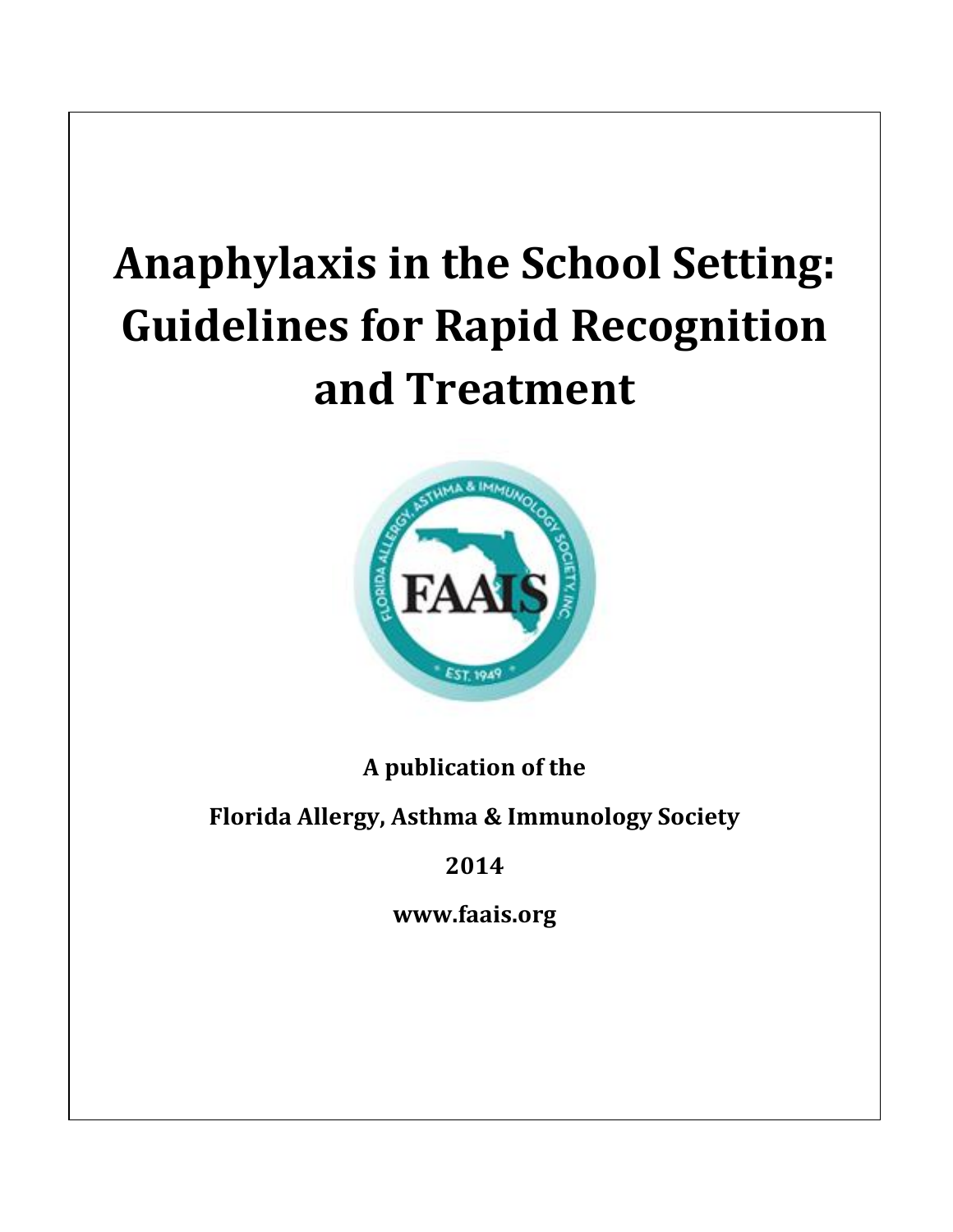

## **Foreword & Acknowledgements**

*Florida Senate Bill 284 — School Emergencies* took effect July 1, 2013 and authorizes both public and private schools to maintain a stock supply of epinephrine auto-injectors in a secure location for use in an emergency situation by authorized students and trained school personnel. The bill also provides immunity from liability for public and private school employees from any injury related to the use of epinephrine administered by trained school personnel. Schools that choose to purchase and maintain a stock supply of epinephrine auto-injectors must adopt a *protocol* developed by a licensed physician for the administration of an epinephrine auto-injection by trained school personnel.

Accordingly, the Florida Allergy, Asthma & Immunology Society (FAAIS) has published the following physician-directed, best-practice guidelines to assist Florida school staff with the training and tools needed to implement an anaphylaxis protocol for their school. The intent of these guidelines is to prepare school staff with the knowledge and ability to rapidly identify and treat life threatening allergic reactions occurring in the school setting. These guidelines are not intended to supersede existing physician instructions/orders for individual students with life-threatening allergies.

*The Mission of FAAIS is to promote the highest quality, evidence-based, specialty care for patients with allergy, asthma and immunologic diseases while providing cutting-edge education to our patients, to our members and to the health care community at large. FAAIS would like to thank the following physicians who dedicated their time, direction and collaborative effort to make these guidelines available to Florida schools:*

\_\_\_\_\_\_\_\_\_\_\_\_\_\_\_\_\_\_\_\_\_\_\_\_\_\_\_\_\_\_\_\_\_\_\_\_\_

**Thomas A. Lupoli, D.O**. *Jacksonville, Florida*

**Andrew Bagg, M.D.** *Orlando, Florida*

**Patrick DeMarco, M.D.** *Jacksonville, Florida*

**Neil Gershman, M.D.** *Fort Lauderdale, Florida*

**Sunil Joshi, M.D.** *Jacksonville, Florida*

**Miguel Lanz, M.D.** *Coral Gables, Florida* **Dennis Ledford, MD** *Tampa, Florida*

**Steven Rosenberg, M.D.** *Orlando, Florida*

**Dana Wallace, M.D.** *Fort Lauderdale, Florida*

For questions, please contact FAAIS at: FAAIS@aol.com.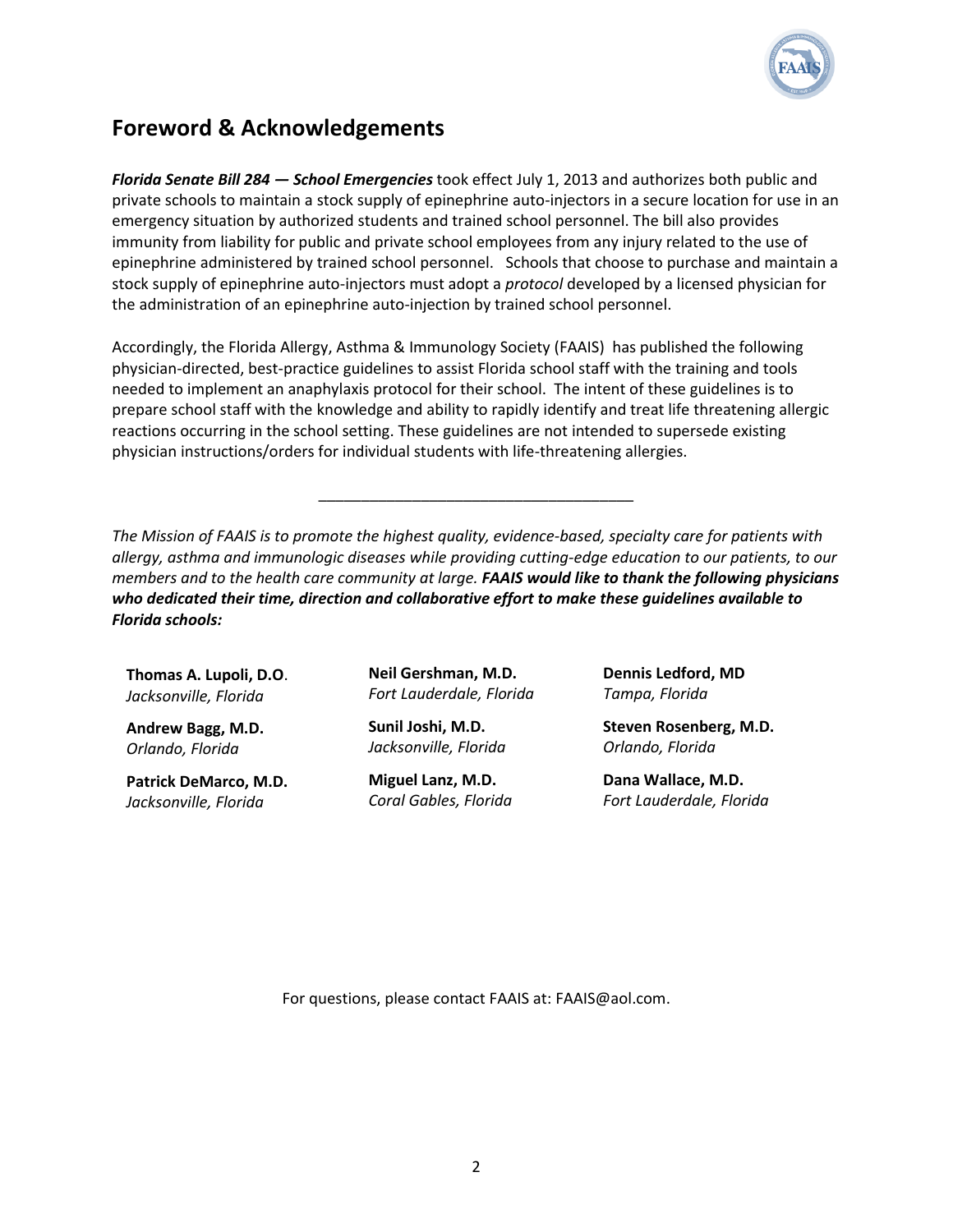

# **Anaphylaxis in the School Setting: Guidelines for Rapid Recognition and Treatment**

#### **KEY POINTS**

**a. Anaphylaxis is a life-threatening allergic reaction that can be caused by allergies to foods, medicines, or stinging/biting insects.**

**b. Food allergies are the most common cause of anaphylaxis in schools and approximately 2 children per classroom possess at least one food allergy.**

**c. Anaphylaxis progresses very quickly and therefore early recognition of allergic symptoms is essential.**

**d. All school staff must know and be able to recognize the warning signs/symptoms of anaphylactic reactions.**

**e. Epinephrine is the first line treatment for anaphylaxis and is the** *only* **treatment capable of stopping and reversing an anaphylactic reaction.**

**f. Many anaphylactic reactions occur in students who are not known to possess life-threatening allergies. These children will not have access to their own prescribed epinephrine auto-injector and therefore it is crucial that the school have a stock supply of non-student specific epinephrine available.**

**g. Every effort should be made to minimize the time to epinephrine administration once it is determined that a student is having an anaphylactic reaction.**

#### **I. Introduction and Overview**

*Anaphylaxis* (or systemic allergic reaction) is a sudden, rapidly progressing and life-threatening allergic reaction that requires immediate treatment. There are a variety of culprits that can trigger an anaphylactic reaction but most events are due to ingestion of allergenic foods, stinging by venomous insects, medications ingested or injected, or latex particles which have been inhaled by or have made mucosal contact with an allergic individual (see Table 1). Anaphylaxis can result in shock, airway closure (suffocation) and death if not treated early and appropriately. Epinephrine (adrenaline) is the only treatment shown to stop and reverse the life threatening effects of a systemic allergic reaction. Anaphylaxis can occur within seconds or minutes of allergen contact and may happen without any prior history of allergies. In fact, up to 25% of reported epinephrine administrations in schools occurred in children with no known history of life threatening allergies [1]. These situations are the most perilous because the child and staff may not recognize the initial symptoms and warning signs.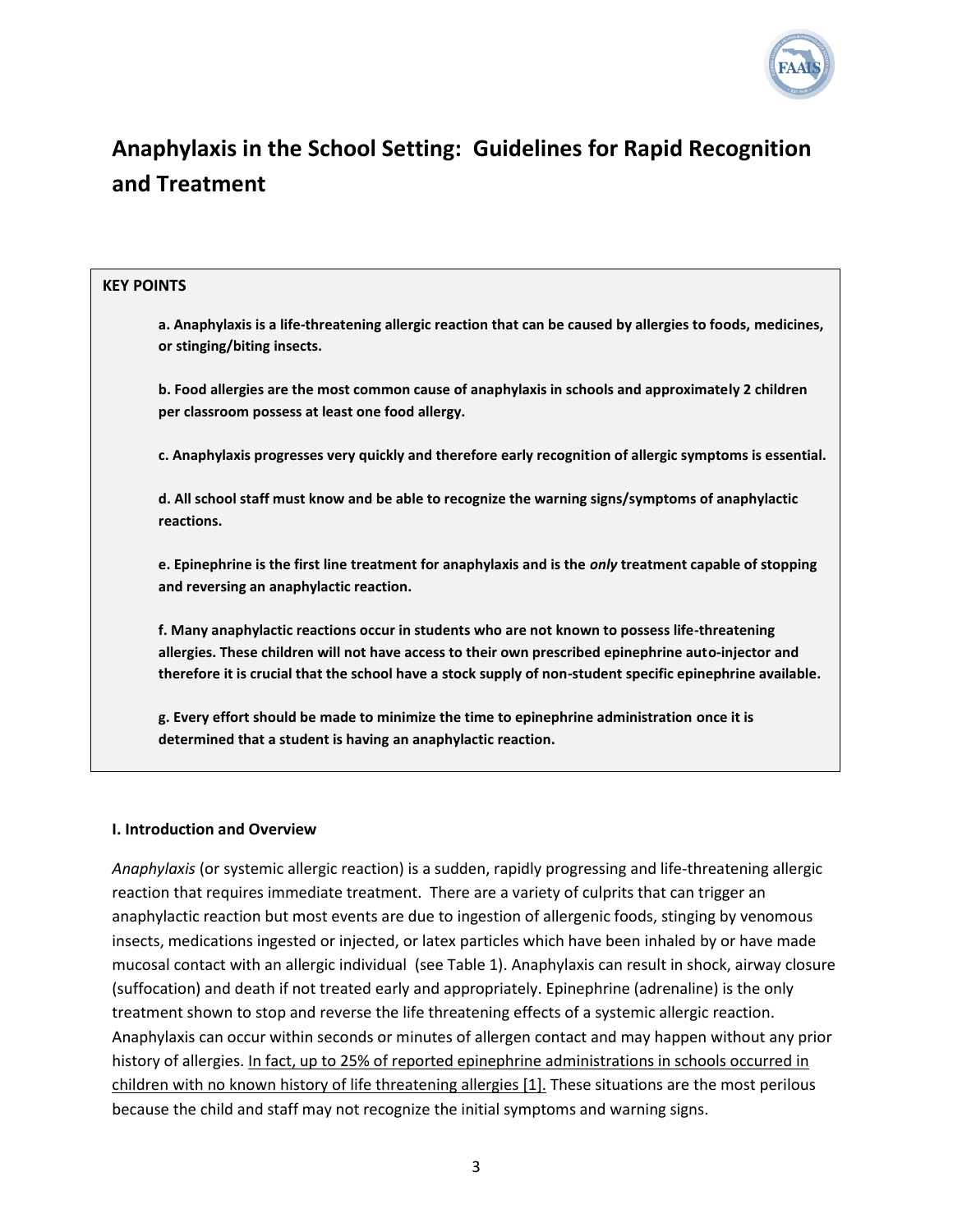

The incidence of anaphylaxis in Florida schools is uncertain; however, studies estimate that the prevalence in the general population may be as high as 2% and is rising among school age individuals [2]. Deaths and hospitalizations due to anaphylaxis are also increasing [3-9] and parallel the increasing prevalence of food allergies among children. According to the American College of Allergy & Immunology, approximately 1 in 13 children (about 2 children per classroom) have at least one food allergy and nearly 40 percent of these children have suffered a severe allergic reaction to foods [10].

It is not possible to entirely prevent anaphylaxis while children are at school. Therefore, it is imperative that all school staff know the warning signs and symptoms of anaphylactic reactions. Furthermore, it is critical that schools have a concise protocol in place for the timely treatment of life-saving epinephrine and mobilization of emergency medical personnel to the school for additional medical management.

All students with a known life-threatening allergic condition should have access to his/her own prescribed epinephrine injector and individualized emergency plan as directed by the prescribing physician. According to Florida statute 1002.20, K-12 Student and Parent Rights, students may carry their own auto-injector with parental and physician authorization:

*(i) Epinephrine use*- *A student who has experienced or is at risk for life-threatening allergic reactions may carry an epinephrine auto-injector and self-administer epinephrine by auto-injector while in school, participating in schoolsponsored activities, or in transit to or from school or school-sponsored activities if the school has been provided with parental and physician authorization*.

#### **II. Triggers of Anaphylaxis**

| Table 1. COMMON TRIGGERS OF ANAPHYLAXIS IN THE SCHOOL SETTING                                  |                                                                                                   |  |
|------------------------------------------------------------------------------------------------|---------------------------------------------------------------------------------------------------|--|
| <b>FOODS</b>                                                                                   | Cow's milk (dairy products), Eggs, Soy, Peanut,<br>Tree Nut (almonds, walnuts, pecans, etc.),     |  |
|                                                                                                | Shellfish, Finned Fish                                                                            |  |
| <b>INSECT VENOM</b>                                                                            | Fire Ant, Honey Bee, Hornet, Yellow Jacket, Wasp                                                  |  |
| <b>NATURAL RUBBER LATEX</b>                                                                    | Toy balloons, bottle nipples, latex gloves, pacifiers,<br>teething rings                          |  |
| <b>MEDICINES</b>                                                                               | Antibiotics and nonsteroidal anti-inflammatory<br>agents (i.e. ibuprofen, naproxen, aspirin, etc) |  |
| **Less common triggers include low-powder chalk (may contain cow's milk protein) and exercise. |                                                                                                   |  |

There are many causes of anaphylaxis. Table 1 lists the more common and school-relevant triggers.

#### **III. Recognizing Anaphylaxis: Symptoms and Signs**

Initial signs and symptoms of anaphylaxis may vary from student to student. Furthermore, some children may only complain of one symptom, therefore it is crucial that school staff be able to recognize the various warning signs of anaphylaxis as severe attacks are usually preceded by milder reactions. Symptoms of anaphylaxis typically begin with *seconds-minutes* of allergen exposure although may be delayed up to 2 hours (see Table 2). It is important to question the student about recent food or medicine ingestions or if he/she was recently bitten or stung by an insect if there is suspicion for anaphylaxis.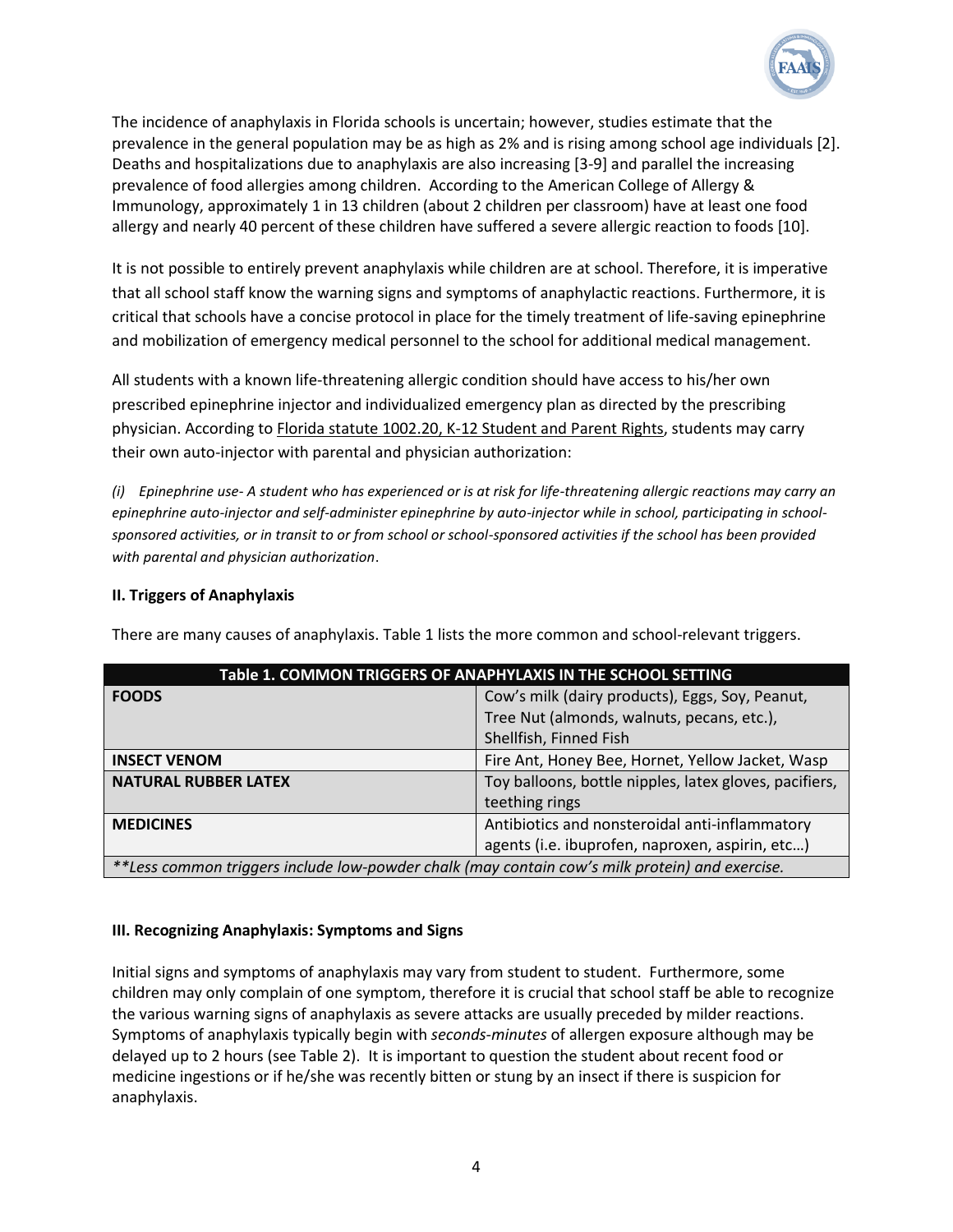

| Table 2. COMMON SIGNS AND SYMPTOMS OF ANAPHYLAXIS* |                                                                                   |  |
|----------------------------------------------------|-----------------------------------------------------------------------------------|--|
| <b>SKIN</b>                                        | Flushing (red/pink skin), warmth, hives/itchy rashes, swelling (eyelids, face)    |  |
| <b>EYES</b>                                        | Itchy, red, watery                                                                |  |
| <b>MOUTH</b>                                       | Itching or tingling of lips, tongue, or roof of mouth. Swelling of lips or tongue |  |
| <b>THROAT</b>                                      | Tightness, hoarseness, trouble breathing or swallowing, trouble speaking, change  |  |
|                                                    | in quality of voice (due to swollen vocal cords).                                 |  |
| <b>RESPIRATORY</b>                                 | Nasal itching, stuffy nose, drainage or sneezing. Shortness of breath, increased  |  |
|                                                    | work of breathing, chest tightness, repetitive coughing, wheezing (high-pitched   |  |
|                                                    | whistle while exhaling)                                                           |  |
| <b>GASTROINTESTINAL</b>                            | Abdominal cramping, nausea, vomiting, diarrhea                                    |  |
| <b>CARDIOVASCULAR</b>                              | Pale, blue, faint, dizzy, weak pulse, lethargic                                   |  |
| <b>NEUROLOGIC</b>                                  | Anxiety, sense of impending doom, confusion, irritable, sudden behavioral         |  |
|                                                    | changes                                                                           |  |

**\*NOTE**: Skin involvement is the most common manifestation, occurring in 90 percent of anaphylactic reactions and usually includes sudden itching, hives, reddish patches of skin or swelling (eyelids, lips, tongue, throat). However, 80 percent of food-induced anaphylaxis fatalities do not start with skin symptoms [11]. Respiratory symptoms occur in 70 percent of episodes and include sudden sneezing, difficulty breathing, wheezing or repetitive coughing. *School personnel should have a high index of suspicion for a systemic allergic reaction if a child suddenly complains of spontaneous itchy rashes and difficulty breathing.*

#### **IV. Treatment**

Epinephrine is the first line treatment for anaphylaxis and is the only treatment capable of stopping and reversing an anaphylactic reaction. Administering epinephrine immediately at the onset of symptoms assures the best possible outcome for the student. A delay or failure of epinephrine administration may result in more severe symptoms and a decreased chance of survival. Anaphylaxis is a very rapidly progressive process; therefore, every minute matters and effort should be made to minimize the time between symptoms onset and epinephrine administration. **It is much safer to administer epinephrine at the first sign of anaphylaxis than to wait until the student is in severe distress**. (In other words, if you are concerned that the student may be experiencing anaphylaxis, it is much safer to administer when it is not needed than to withhold when it is needed.)

**a. How Epinephrine Works**. During anaphylaxis, blood vessels throughout the body spontaneously widen causing tissue swelling and a drop in blood pressure—potentially resulting in throat closure and shock. Epinephrine counteracts these life-threatening problems by constricting the blood vessels, reducing swelling and raising the blood pressure. Epinephrine begins working within a few minutes of injection although its duration only lasts 5-15 minutes. Therefore an additional dose may be required if symptoms persist or are worsening.

b. **Common Side Effects: What to expect**. Epinephrine is adrenaline and therefore side effects will mimic the typical "flight or fight" response to danger. Injectable epinephrine commonly causes mild and transient tremor, rapid heartbeat and nervousness.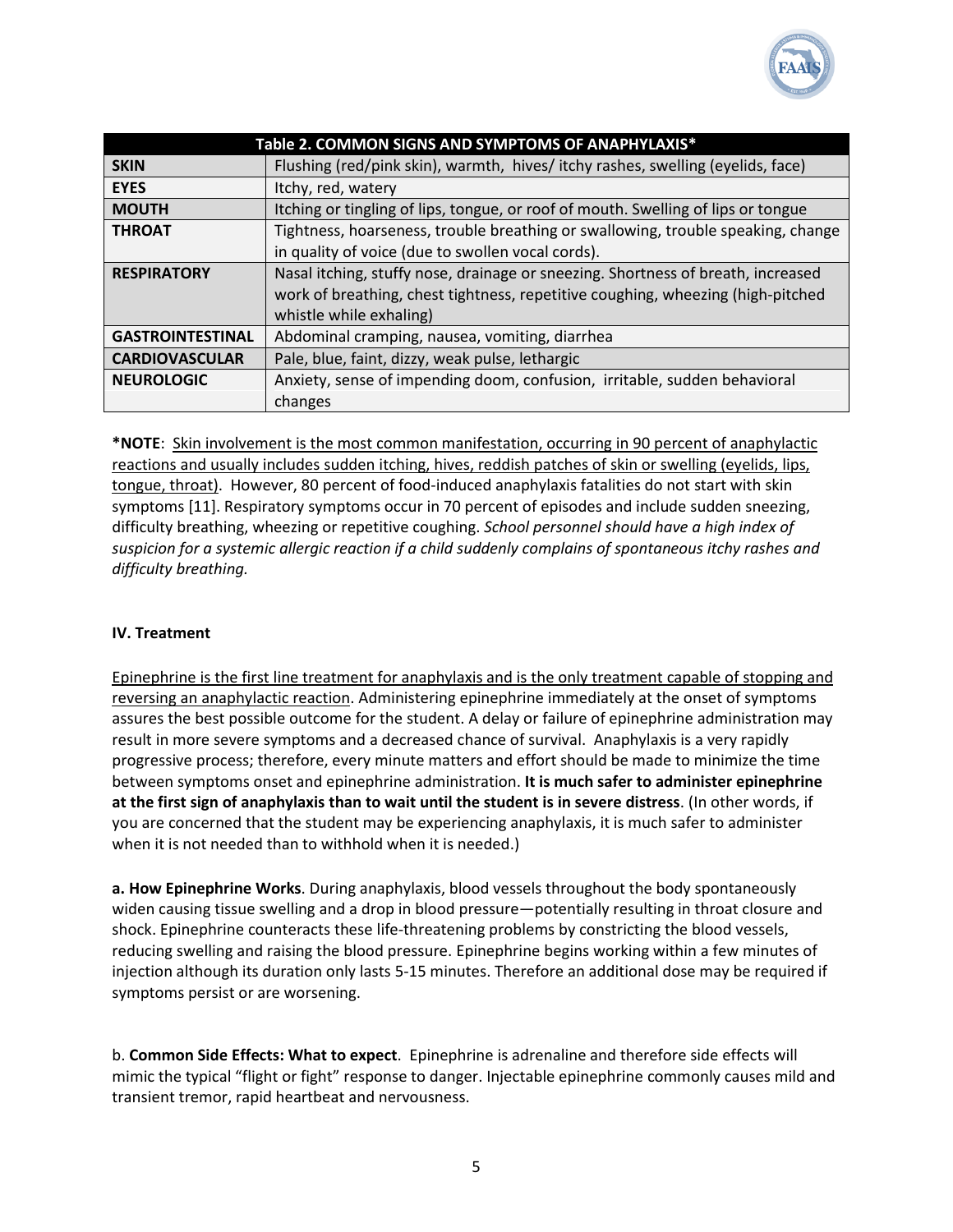

c. **Administration and Dosing.** Epinephrine is commercially available in auto-injectable devices and in ampules/vials. Auto-injectable devices are designed for use by the lay public and can be easily administered by nonmedical personnel or self-administered. A notable advantage of auto-injectors is that they afford the most rapid administration of epinephrine at a premeasured dose. Also, they can be administered through a layer of clothing if needed. Epinephrine auto-injectors are available in a 0.15mg dose and a 0.3 mg dose. Dosing is based upon the individual's body weight (Table 3). All epinephrine auto-injectors should be given *intramuscularly* (in the muscle) in the outer thigh.

Epinephrine ampules/vials may be appropriate for some schools; however, they require precise measurement when being drawn into a syringe and *should only be administered by licensed, medically trained personnel*. They may be administered intramuscularly in the outer thigh or in the deltoid muscle.

| Table 3. WEIGHT-BASED EPINEPHRINE DOSING GRID (See Appendix for alternative dosing schedule) |           |                                                                 |
|----------------------------------------------------------------------------------------------|-----------|-----------------------------------------------------------------|
| 33-66 pounds                                                                                 | $0.15$ mg | e.g. Adrenaclick 0.15 <sup>®</sup> , Auvi-Q Jr ™, EpiPen Jr. ®, |
|                                                                                              |           | generic, etc.                                                   |
| Over 66 pounds                                                                               | 0.3mg     | e.g. Adrenaclick 0.30 <sup>®</sup> , Auvi-Q ™, EpiPen ®,        |
|                                                                                              |           | generic, etc.                                                   |

There may be occasions where the student's precise weight is unknown and the acquisition of an accurate weight measurement would delay emergent treatment. In these cases, it may be necessary to estimate the student's weight by visual inspection of body habitus or by age. According to children's growth data from the CDC, 50% of 9 year old children and 75% of 10 year old children weigh greater than 66 pounds [12].

d**. Storage of Epinephrine.** Epinephrine should be stored room temperatures of 68-77 degrees Fahrenheit. It should never be frozen or exposed to high temperatures. Prolonged exposure to light can prematurely degrade epinephrine and render it ineffective. Epinephrine is colorless and translucent (like water). The expiration dates and contents should be monitored on a periodic basis. Auto-injectors have a window through which the contents may be seen. If cloudiness, discoloration or particle formation is observed then it should be replaced. While every attempt should be made to have an epinephrine auto-injector that has not expired, it is much better to use an expired dose (which maintains partial activity) than to withhold administering the epinephrine. If there is a feasible nonexpired epinephrine auto-injector which could be "borrowed" temporarily, this might also be an alternative.

It is preferable that the epinephrine devices not be in a locked drawer, as searching for the key may delay the child receiving this emergency mediation. If it must be kept in a locked drawer, then it is recommended that multiple school personnel carry working keys to quickly access the epinephrine when needed. The stock supply should not be accessible to children.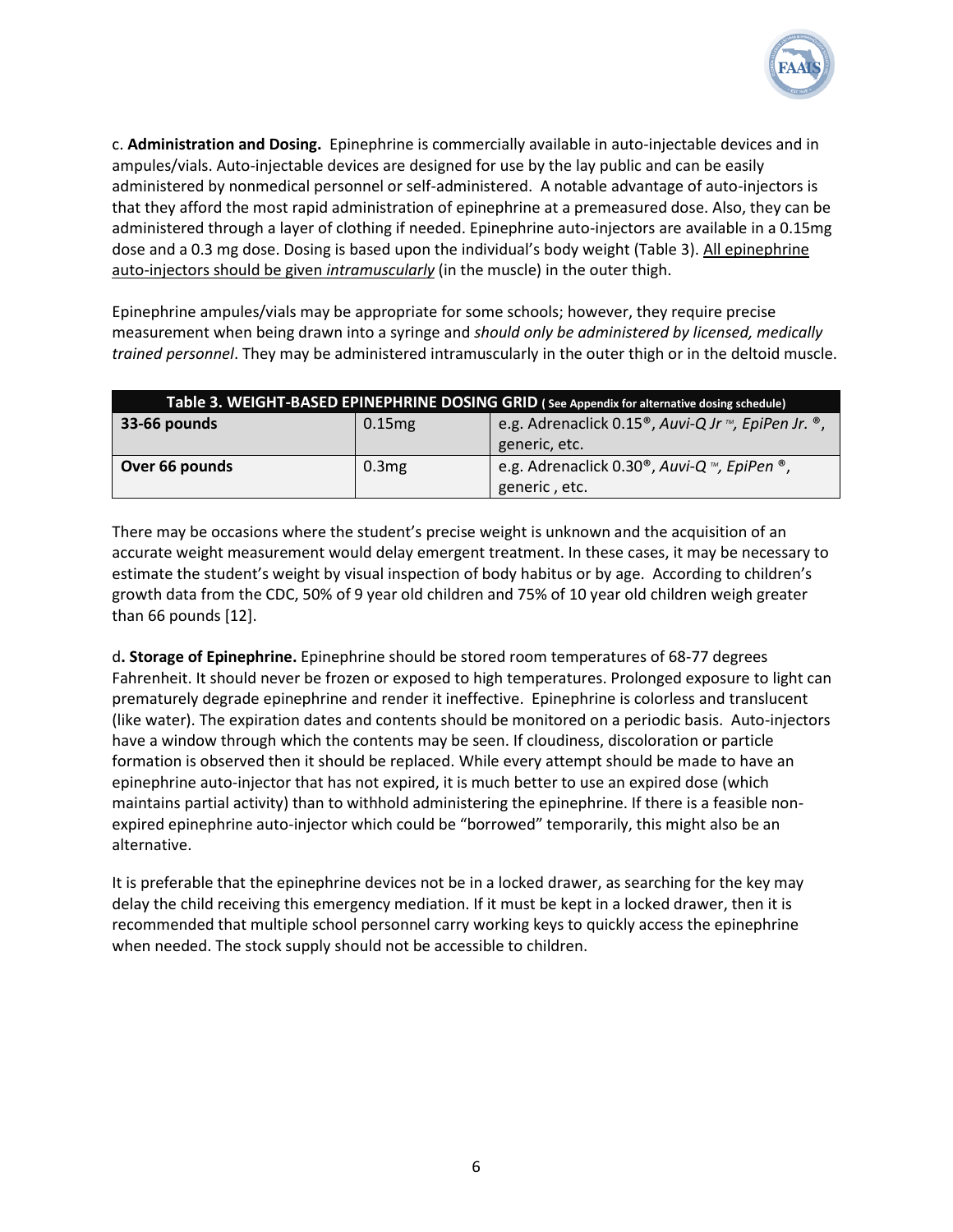

#### **V. Managing an Anaphylactic Reaction**

1. Once the determination of anaphylaxis is made, it is crucial to immediately obtain and administer epinephrine as soon as possible. Anaphylaxis progresses very quickly, every minute counts.

2. Place the student in a reclined position on the floor, flat on the back with legs elevated if possible.

- If others are present, have someone remain with the student as you emergently obtain epinephrine. Be sure to notify others to call 911.
- If you are alone, yell for help and alert others to call 911 as you hurry to get the epinephrine. Do not waste time looking for others or a phone until the epinephrine is given.

3. The dose of autoinjectable epinephrine is based on the student's weight: 0.15mg for children 33-66 pounds and 0.3mg for individuals over 66 pounds (see Appendix for an alternative dosing schedule). It should be administered in the outer thigh and may be administered through one layer of clothing if necessary. Auvi-Q  $<sub>m</sub>$  and EpiPen  $<sup>®</sup>$  epinephrine autoinjectors have instructions on the device to guide</sub></sup> proper injection technique (Table 4). Product demonstration videos may also be found on the following manufacturers' websites for training purposes:

- www.adrenaclick.com (Adrenaclick®)
- www.auvi-q.com (Auvi-Q $M$ )
- www.epinephrineautoinject.com (generic, epinephrine injection, USP autoinjector)
- www.epipen.com (EpiPen ®)

4. Once epinephrine has been administered and 911 has been called, remain with the student until emergency medical service (EMS) personnel arrive. A second dose of epinephrine may be given 5-10 minutes after the first injection if the student's condition continues to worsen before EMS personnel arrives.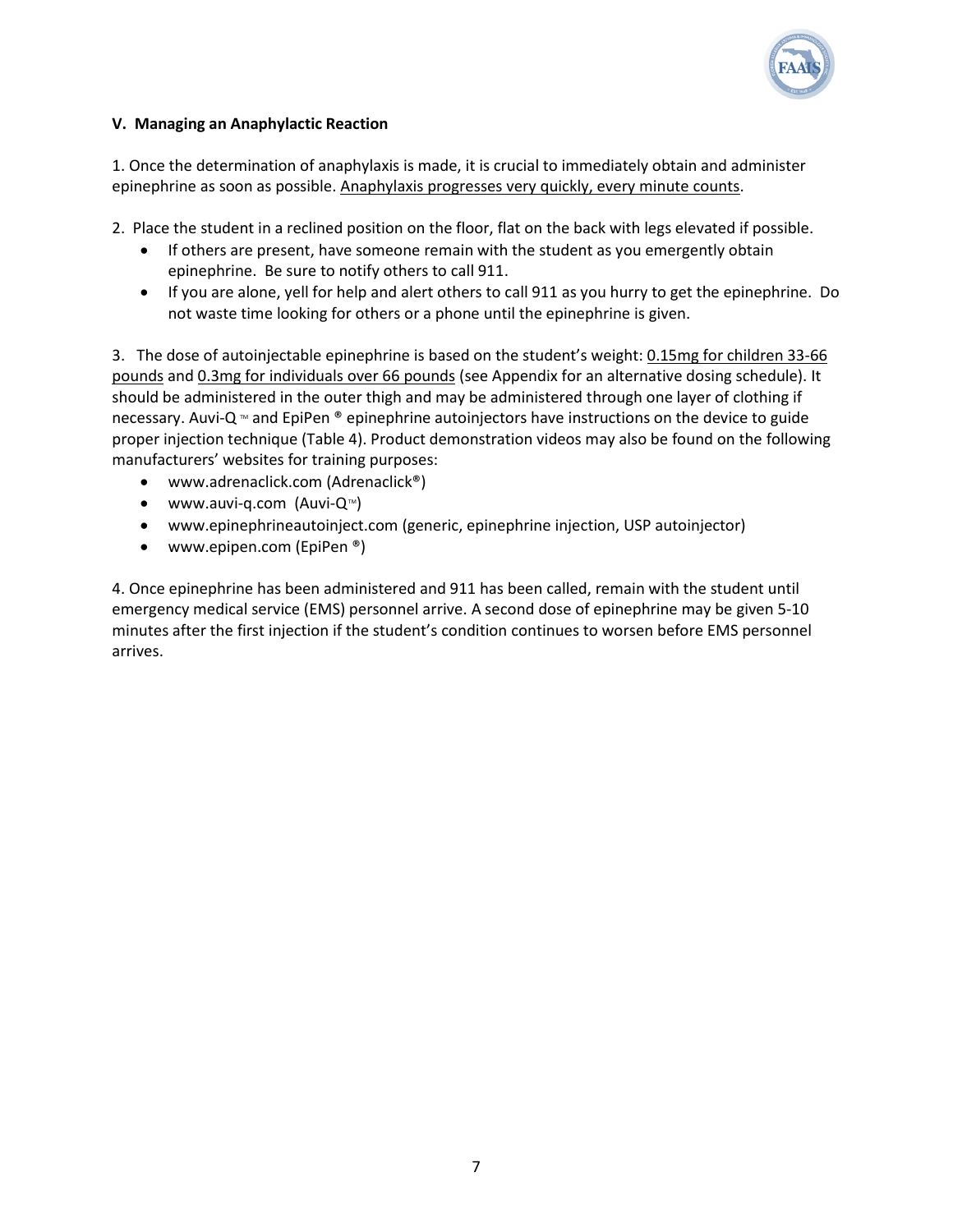

### **TABLE 4. DEVICE SPECIFIC DIRECTIONS FOR AUTO-INJECTABLE EPINEPHERINE**

Source: Food Allergy Research and Education (FARE) • www.foodallergy.org

#### EPIPEN® (EPINEPHRINE) AUTO-INJECTOR DIRECTIONS 2 1. Remove the EpiPen Auto-Injector from the plastic carrying case. 2. Pull off the blue safety release cap. 3. Swing and firmly push orange tip against mid-outer thigh. 4. Hold for approximately 10 seconds. 5. Remove and massage the area for 10 seconds. AUVI-Q™ (EPINEPHRINE INJECTION, USP) DIRECTIONS 2 3 1. Remove the outer case of Auvi-Q. This will automatically activate the voice instructions. 2. Pull off red safety guard. 3. Place black end against mid-outer thigh. 4. Press firmly and hold for 5 seconds. 5. Remove from thigh.

 $\mathbf{2}$ 

#### ADRENACLICK®/ADRENACLICK® GENERIC DIRECTIONS

- 1. Remove the outer case.
- 2. Remove grey caps labeled "1" and "2".
- 3. Place red rounded tip against mid-outer thigh.
- 4. Press down hard until needle penetrates.
- 5. Hold for 10 seconds. Remove from thigh.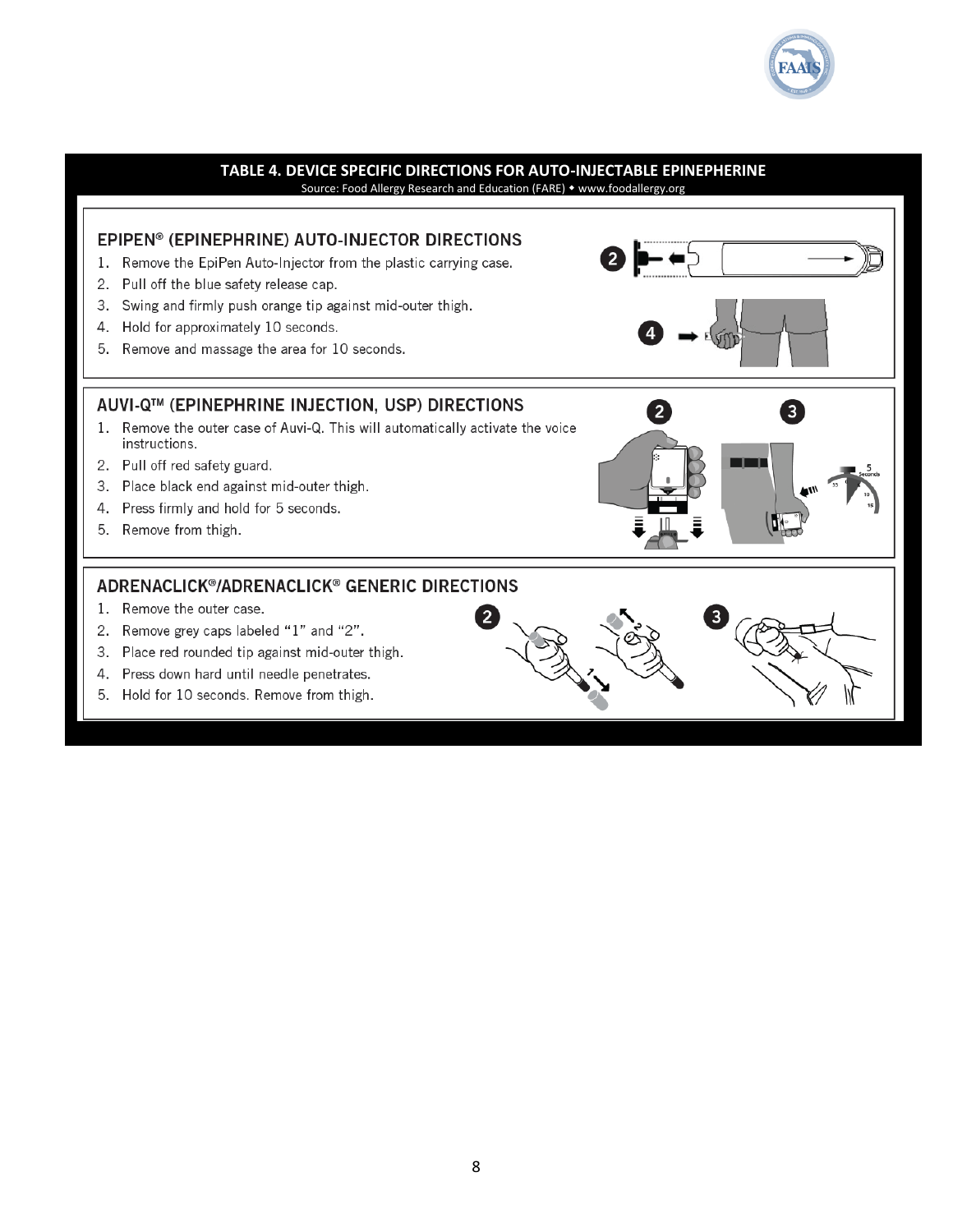

## **References**

1. McIntyre, C. Lynne, et al. "Administration of epinephrine for life-threatening allergic reactions in school settings." *Pediatrics* 116.5 (2005): 1134-1140.

2. Lieberman P, Nicklas R, Oppenheimer J, et al. "The diagnosis and management of anaphylaxis practice parameter: 2010 Update." *J Allergy Clin Immunol.* 2010; 126(3):477-480

3. Shen Y, Li L, Grant J, et al. "Anaphylactic deaths in Maryland (US) and Shanghai: a review of forensic autopsy cases from 2004 to 2006." Forensic Sci Int 2009;186: 1-5.(IIb)

4. Decker WW, Campbell RL, Manivannan V, et al. "The etiology and incidence of anaphylaxis in Rochester, Minnesota: a report from the Rochester Epidemiology Project." J Allergy Clin Immunol 2008;122(6):1161-5. (III)

5. Liew WK, Williamson E, Tang ML. "Anaphylaxis fatalities and admissions in Australia." J Allergy Clin Immunol 2009;123: 434-42. (III)

6. Poulas LM, Waters AM, Correll DK, et al. "Trends in hospitalization for anaphylaxis, angioedema, and uriticaria in Australia, 1993-1994 to 2004-2005." J Allergy Clin Immunol 2007;120: 878-84. (III)

7. Gupta R, Sheikh A, Strachan DP, Anderson HR. "Time trends in allergic disorders in the UK." Thorax 2007;62:91-6. (III)

8. Lin RY, Anderson AS, Shah SN, Nurruzzaman F. "Increasing anaphylaxis hospitalization in the first two decades of life: New York State, 1990-2006." Ann Allergy Asthma Immunol 2008;101:387-93. (III)

9. Simon MR, Mulla ZD. "Hospitalizations for anaphylaxis in Florida: Analysis of month of discharge." Int Arch Allergy Immunol 2008;146: 89-90. (III)

10[. http://www.acaai.org/allergist/allergies/children-allergies/Pages/child-food-allergies.aspx](http://www.acaai.org/allergist/allergies/children-allergies/Pages/child-food-allergies.aspx)

11. Sampson HA, et al. Fatal and near-fatal anaphylactic reactions to food in children and adolescents. *N Engl J Med* 1992;327:380–384.

12. Center for Disease control. National Center for Health Statistics in collaboration with the National Center for Chronic Disease Prevention and Health Promotion (2000) [http://www.cdc.gov/growthcharts.](http://www.cdc.gov/growthcharts)